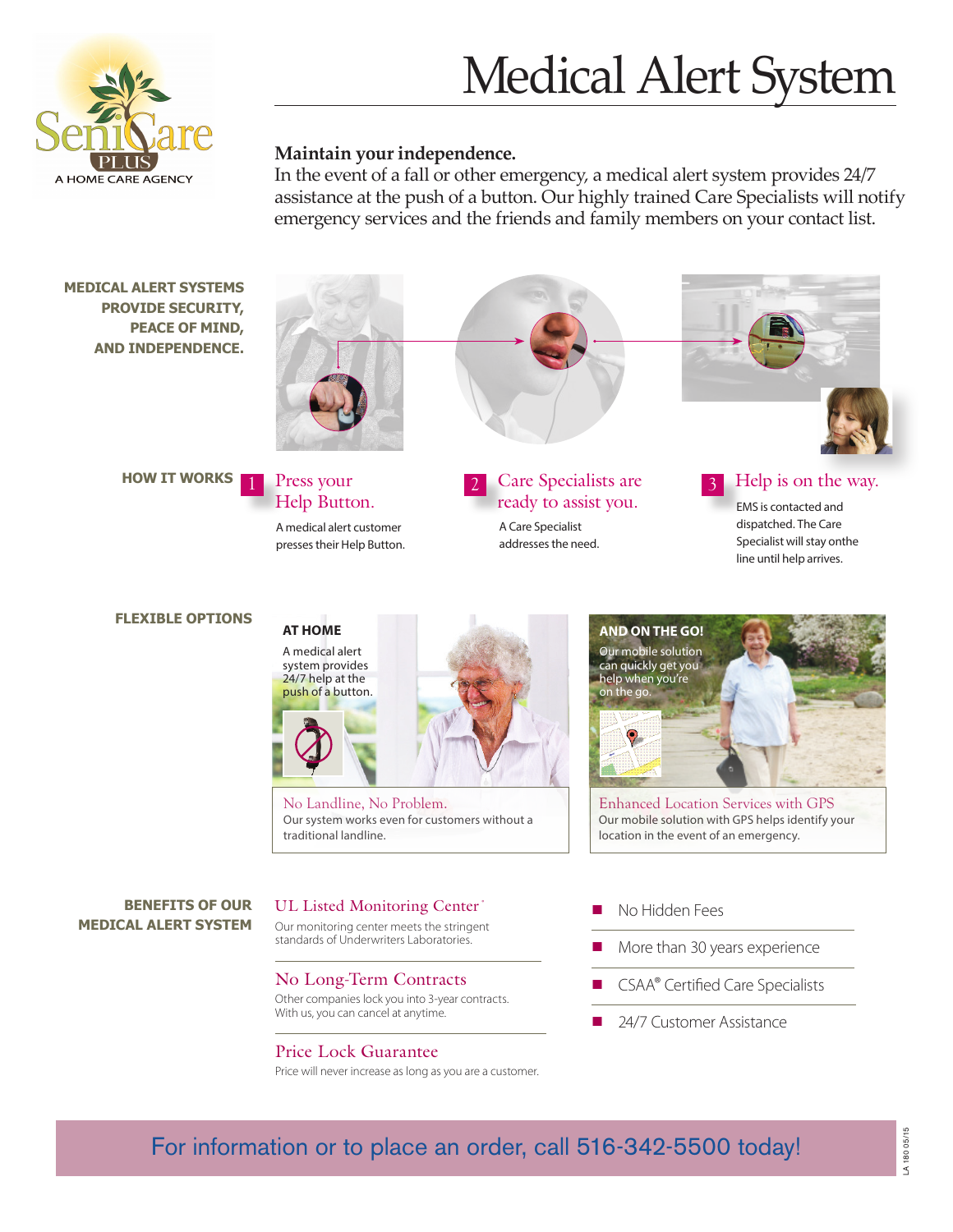

# Need a Medical Alert System?



| Ouestion                                                                                                                                | Yes No |  |
|-----------------------------------------------------------------------------------------------------------------------------------------|--------|--|
| Do you live alone?                                                                                                                      |        |  |
| Are you 65 years of age or older?                                                                                                       |        |  |
| Have you fallen in the last 3 years?                                                                                                    |        |  |
| Are you worried about falling and not being able to reach the phone?                                                                    |        |  |
| Are you worried about falling in the shower?                                                                                            |        |  |
| Do you have difficulty using steps or standing up?                                                                                      |        |  |
| Do you have any of these conditions: heart disease, osteoporosis,<br>chronic obstructive pulmonary disease (COPD), diabetes, arthritis? |        |  |
| Do you have poor vision and find it easier to simply press<br>a button than use a standard telephone?                                   |        |  |
| Do you use a cane for balance or walking?                                                                                               |        |  |
| Are your loved ones worried about you when you're home alone?                                                                           |        |  |
| Is it important for you to continue living independently?                                                                               |        |  |

| <b>COUNT YOUR "YES"</b>                                                | $0 - 2$                                         | $3 - 5$                                                              | $6 - 8$                                   | $9-11$             |
|------------------------------------------------------------------------|-------------------------------------------------|----------------------------------------------------------------------|-------------------------------------------|--------------------|
| <b>ANSWERS TO SEE IF</b><br>YOU NEED A MEDICAL<br><b>ALERT SYSTEM.</b> | Not required                                    | Moderate need                                                        | Highly recommended Urgent need            |                    |
|                                                                        | Your health and living You are at risk for a    |                                                                      | Several factors put you You are at a very |                    |
|                                                                        | situation don't require fall or other incident. |                                                                      | at a high risk for a fall                 | high risk of an    |
|                                                                        |                                                 | a medical alert system, A medical alert system or other incident. To |                                           | incident requiring |
|                                                                        | but it can provide                              | helps ensure that aid                                                | maintain your inde-                       | medical attention. |
|                                                                        | peace of mind against                           | can get to you quickly.                                              | pendence, a medical                       | A medical alert    |
|                                                                        | the unexpected.                                 |                                                                      | alert system is highly                    | system is strongly |
|                                                                        |                                                 |                                                                      | recommended.                              | advised.           |

### For information or to place an order, call 516-342-5500 today!

**ANSWER THE FOLLOWIN QUESTIONS TO DETERMI IF A MEDICAL ALE SYSTEM IS RIGHT FOR YOU.**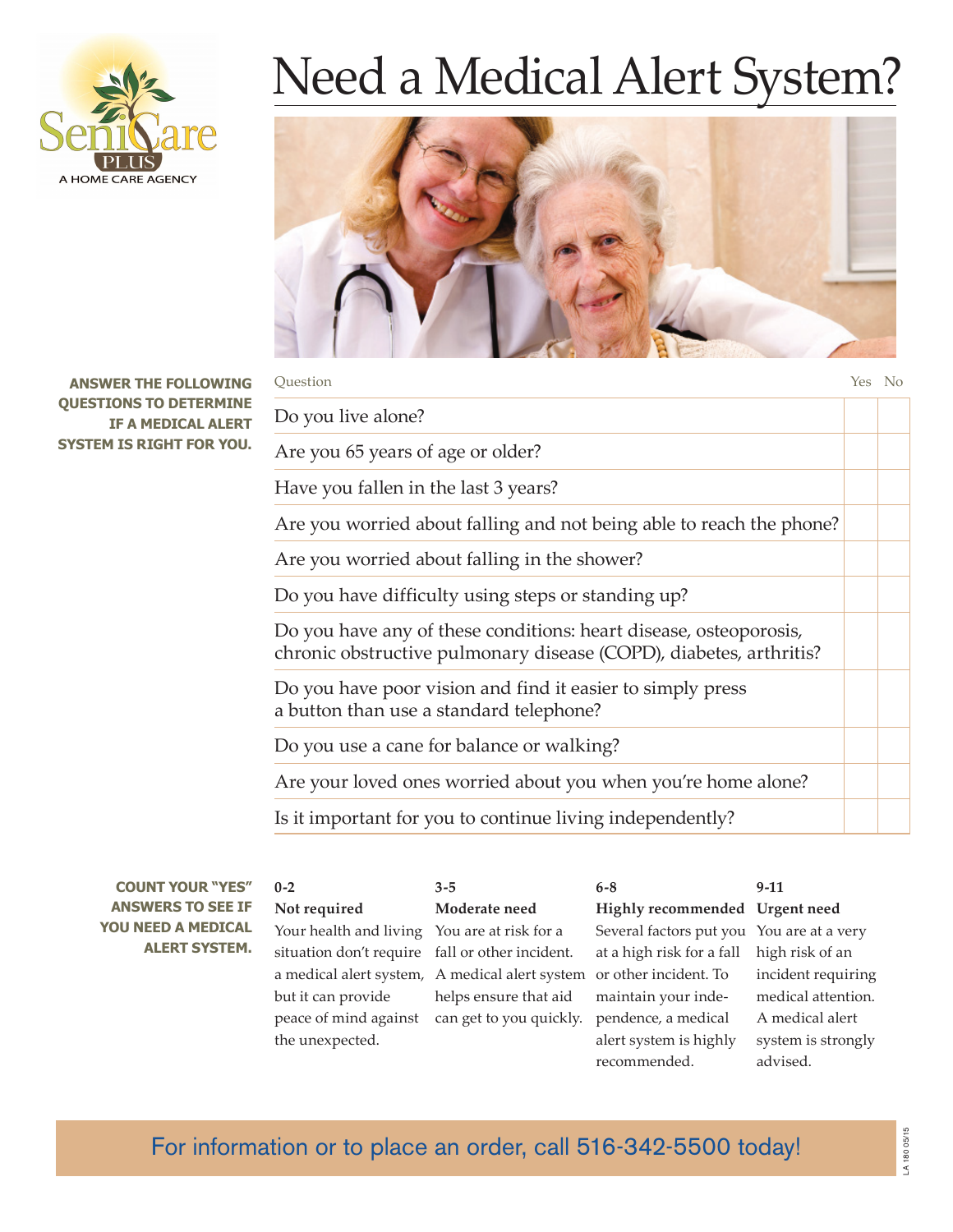

# Frequently Asked Questions



**HERE ARE THE ANSWERS TO SOME FREQUENTLY ASKED QUESTIONS ABOUT OUR MEDICAL ALERT SYSTEM**

#### **Do I have to sign a long-term contract?**

No. There are no long-term contracts. You may cancel at any time and you will not be responsible for any additional payments.

#### **Will this medical alert system work in my neighborhood?**

Yes. This medical alert system works everywhere in the United States.

#### **How reliable is the Monitoring Center?**

All of our monitoring is done at a UL Listed, CSAA Five Diamond monitoring center staffed 24/7 by highly trained Care Specialists.

#### **What if I am unable to speak when I press the help button?**

If they cannot hear you, the Care Specialists will follow your personalized emergency contact instructions.

#### **What happens if I accidentally push the Help Button?**

Simply tell our Care Specialist that help is not needed. There are no additional charges for requests for help whether real or accidental.

#### **What if my medical alert system requires service**

A replacement system will be shipped at no cost to you.

#### **What if I move or go on vacation?**

You can easily unplug the system and take it with you. Simply notify us of your new location.

#### **Can more than one person be protected at my home?**

Yes. You can order a Help Button for an additional person.

#### **How quickly can I get service?**

Once your order is placed, we will immediately start processing your system. Once you receive the system, you will be able to set it up yourself.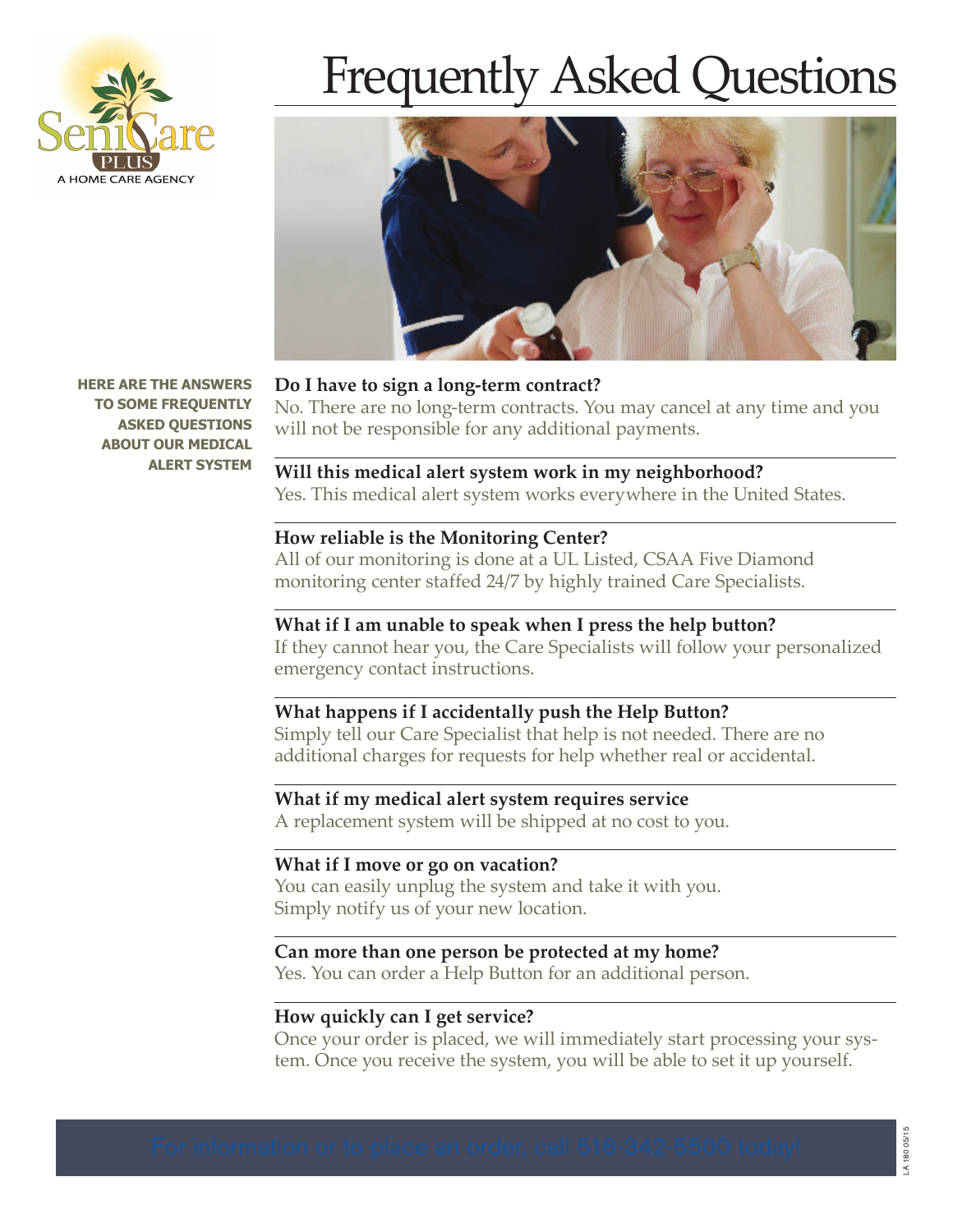

**AMONG OLDER ADULTS, FALLS ARE THE LEADING CAUSE OF INJURY DEATH.**

## Falls Happen







6.3 billion dollars annual cost of fall-related emergency care for seniors.